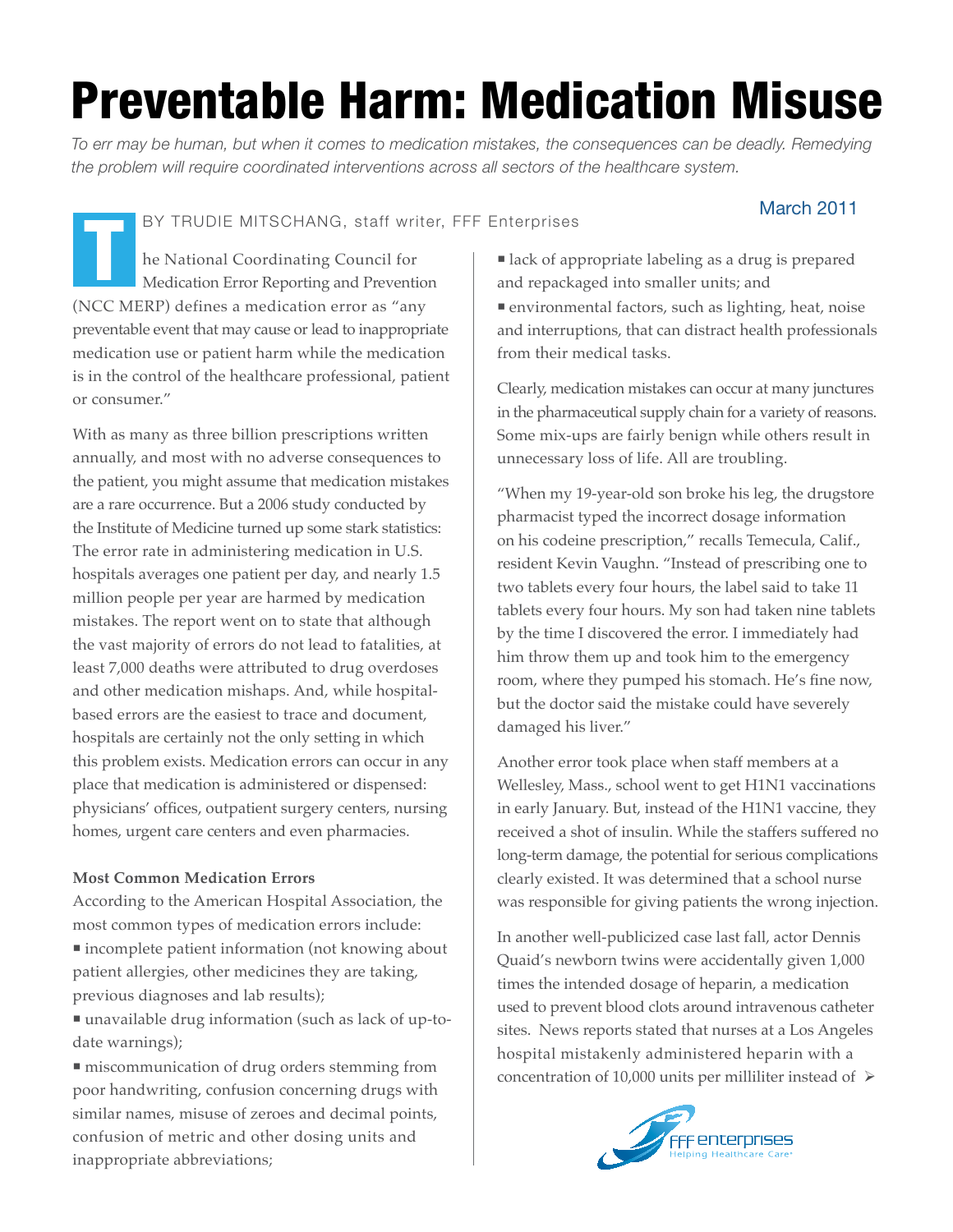the prescribed 10 units per milliliter. The twins survived, but not all families are as fortunate.

A lawsuit is currently pending against Rite Aid drugstores claiming pharmacists were negligent in issuing a lethal dose of a chemotherapy drug. The deceased patient's family says the prescription instructed the patient to take 14 capsules of the medication by mouth daily, 10 times the usual dose and almost double what is known to be fatal.

### **Minimizing "At-Risk Behaviors" by Healthcare Professionals**

A white paper issued by NCC MERP acknowledges that it is human nature to look for faster and easier ways to accomplish tasks. A problem arises, however, when physicians, pharmacists and other healthcare professionals engage in such behavior, as it can put patients at risk. The report identifies rushing to complete tasks as one of several "at-risk behaviors" practitioners may engage in because the rewards are immediate and the risk of patient harm seems remote. The report goes on to say that at-risk behaviors and shortcuts that do not immediately result in patient harm have the potential of becoming standard practice, escalating the odds that eventually someone will get hurt. The white paper lists the most common at-risk behaviors among healthcare professionals as:

 engaging in "grab and go" without fully reading the label of a medication before it is dispensed, administered or restocked;

 being intimidated or reluctant to ask for help or clarification;

■ failing to educate patients;

 using medications without complete knowledge of the medication;

 failing to double-check high-alert medications before dispensing or administering; and

 failing to communicate important information (e.g., patient allergies, diagnosis/co-morbid conditions, weight, etc.).

While each situation where medication misuse occurs is unique, NCC MERP makes several recommendations to help practitioners establish an organizational culture that minimizes at-risk behavior among staff. These recommendations, titled Reducing Medication Errors

Associated with At-Risk Behaviors by Healthcare Professionals, can be accessed on its website at vwww.nccmerp.org/council/council2007-06-08.html.

#### **FDA Launches Safe Use Initiative**

Tens of millions of people in the United States depend on prescription and over-the-counter medications to maintain their health. Without a doubt, countless patients are helped by these medications. But there also are millions who are accidentally harmed by their improper use. To address this growing concern, the Food and Drug Administration (FDA) has launched a new program titled the Safe Use Initiative. The program is aimed at lowering the likelihood of preventable harm from the use of various medications. "Too many people suffer unnecessary injuries from avoidable medication misuse, errors and other problems," says FDA Commissioner Margaret A. Hamburg, MD. "The FDA is launching the Safe Use Initiative to develop targeted solutions for reducing these injuries."

Recognizing that collaboration is a key to the initiative's success, the FDA is reaching out to healthcare providers and other stakeholders to identify which drugs and drug classes are most often associated with preventable harm. The next steps in the initiative are slated to include a list of specific problems and the identification of cross-sector interventions for reducing harm. "Only through coordinated interventions across all sectors of the healthcare system can we substantially reduce preventable injuries from using medications," says Janet Woodcock, MD, director of the FDA's Center for Drug Evaluation and Research.

Meanwhile, the FDA has released new requirements for manufacturers of over-the-counter liquid products that are packaged with calibrated cups, droppers, syringes and spoons. According to the agency, some dosage-delivery devices are unclear or are inconsistent with the labeled dosing instructions. "Many accidental overdoses result from confusion about exactly how much of a drug to take. Better measuring devices will help patients, parents and other caregivers use the right amount of these medications ... especially for children," Woodcock adds.